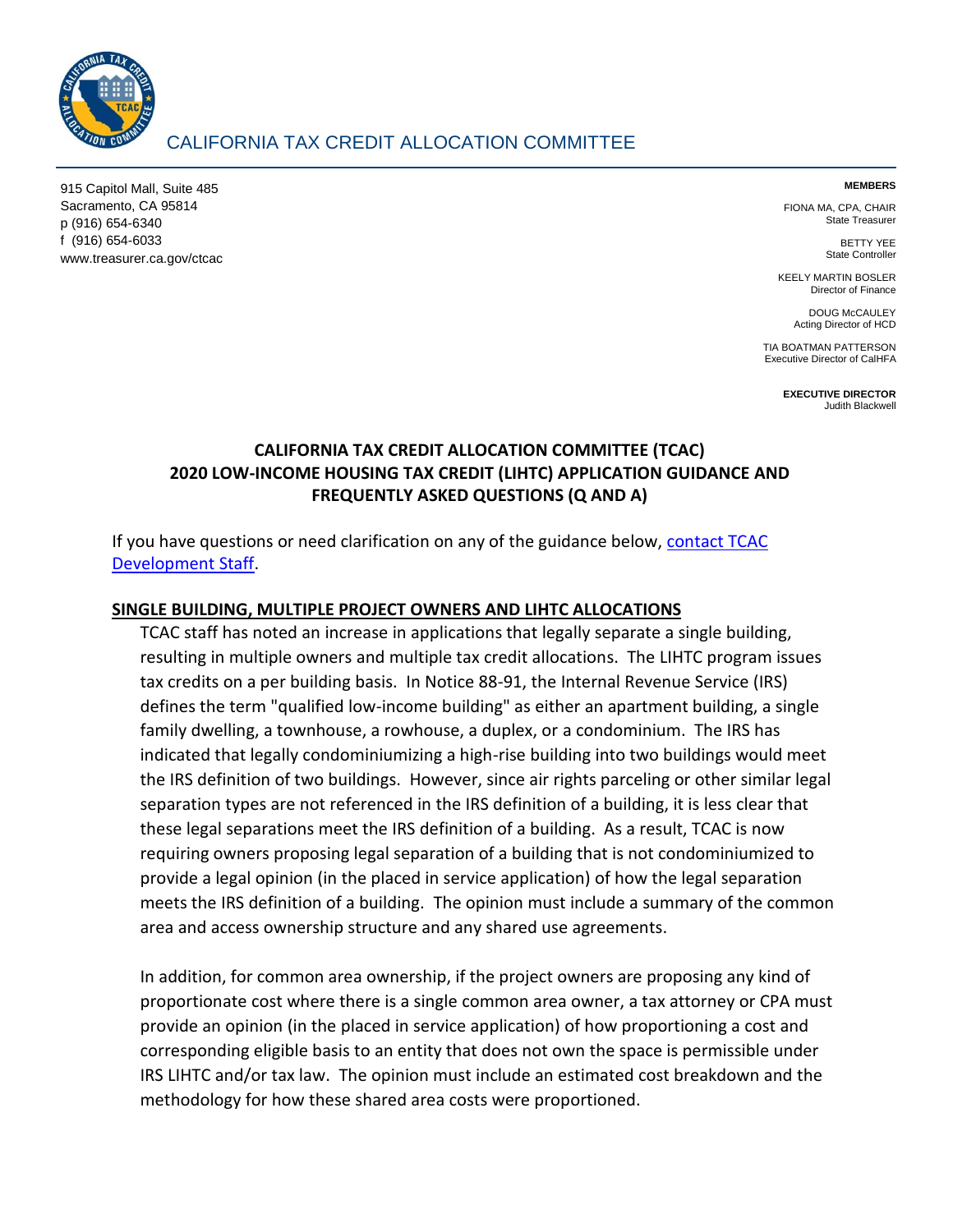#### **MULTI-PHASE HOUSING DEVELOPMENTS**

For adjacent multiphase projects, applicants may propose that multiple phases utilize the same community spaces. The size of the community space must be sufficient to serve all phases. TCAC staff utilizes the common area parameters of TCAC housing types as a standard to measure sufficient size. A joint use agreement must be provided in the placed in service application.

In addition, for common area ownership, if the project owners are proposing any kind of proportionate cost where there is a single common area owner, a tax attorney or CPA must provide an opinion of how apportioning a cost and corresponding eligible basis to an entity that does not own the space is permissible under IRS LIHTC and/or tax law. The opinion must include an estimated cost breakdown and the methodology for how these shared area costs were apportioned.

### **MULTI-PHASE COMMON AREAS**

Currently TCAC allows contiguous multiphase projects with separate ownership to share use of common areas such as property management offices and community buildings. The common areas must meet the minimum square footages for the combined projects and there must be a joint use agreement in place prior to submitting the TCAC placed in service package. Any mixed housing types (senior housing in combination with nonsenior housing) must also provide a third party legal opinion stating that the common area use complies with fair housing law. The joint use agreement and the legal opinion are subject to review and approval by TCAC.

# **ADAPTIVE REUSE**

- **Q:** Can I treat my adaptive reuse project as a new construction application, without appraisal and capital needs assessment requirements?
- **A:** Consult TCAC staff. The types of adaptive reuse vary, and not all may be able to forgo all TCAC requirements for existing buildings.

# **MANAGER UNITS**

- **1.** TCAC requires two onsite manager units for projects of 161 units or more. For some resyndication applications of this size, the original project was approved with one manager unit and has successfully operated with a single manager unit. Because converting a second manager unit would require a reduction in low-income restricted units, TCAC can provide a waiver of the second manager unit requirement, provided the project continues to operate successfully. Please [contact TCAC development staff](https://www.treasurer.ca.gov/ctcac/assignments.asp) if you would like more information.
- **2.** When project owners are employing desk or security staff in lieu of an onsite manager unit as permitted by TCAC regulations, these individuals are third-party employees hired by the project owner. Tenants cannot be used to fulfill this requirement.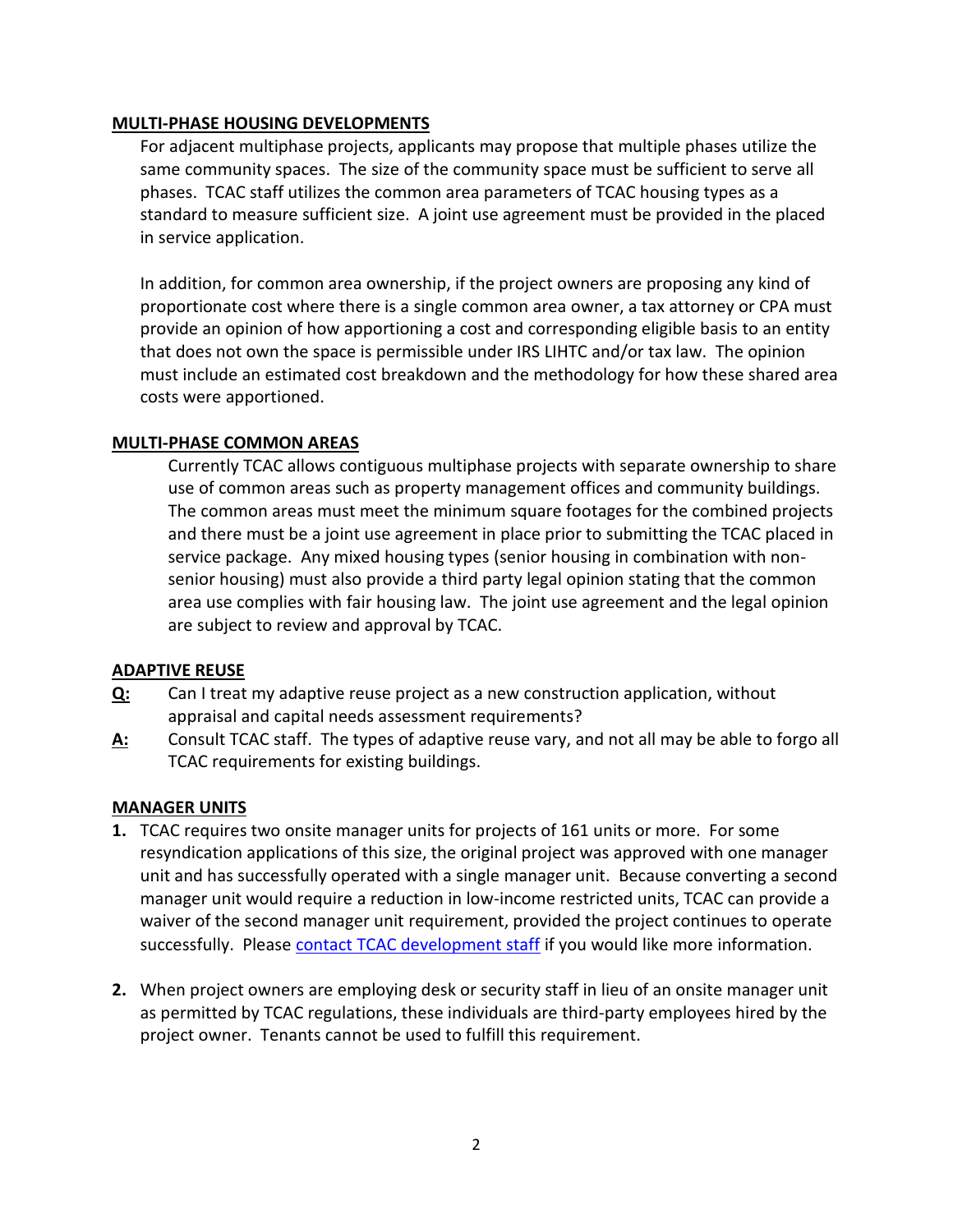# **TENANT-BASED VOUCHERS AND TCAC UNDERWRITING REQUIREMENTS**

Tenant-based vouchers (TBVs) and tenant protection vouchers (TPVs) do not meet TCAC's subsidy commitment requirement and cannot be considered as revenue in TCAC underwriting criteria. If a tenant household with a TBV or TPV chooses to leave a project, the HUD contract with the project owner ends and the TBV/TPV remains with the household, resulting in a decrease to project income. The project does not have a secure commitment for this subsidy income as required by Section 10322(h)(22), and TCAC staff do not include this revenue in the 15-year pro forma analysis of Section 10327(f).

# **PROJECT-BASED RENTAL SUBSIDY (EXISTING CONTRACTS)**

- **Q:** For projects with pending rental subsidy amount increases such as a Section 8 Mark-upto-Market application submitted to HUD, can prospective rental subsidy amounts (increased monthly rates) be used in the Public Subsidy Contract Rent column of the final tie breaker (FTB)?
- **A:** No. Committed contract rent amounts must be approved by the subsidy provider in writing. A rent comp study does not equate to committed contract rent. Postrehabilitation rates cannot be used in the FTB Public Subsidy Contract Rent column. If you have questions about written confirmation from HUD pursuant to a pending application to HUD (a "comfort letter"), contact TCAC staff.

# **APPRAISED VALUE INCOME APPROACH AND RENTAL SUBSIDY**

- **Q:** For projects with pending rental subsidy amount increases such as a Section 8 Mark-upto-Market application submitted to HUD, can prospective rental subsidy amounts (increased monthly rates) or post-rehabilitation contract rents be considered project revenue in the income approach of an as-is appraisal?
- **A:** No. The as-is appraised value cannot be based on prospective or post-rehabilitation contract rents. If you have questions, contact TCAC staff.

# **LOCAL COMMITMENTS OF FEDERAL OR STATE FUNDING**

Section 10325(f)(8) requires that public funds be within the control of the entity providing the commitment at the time of the application. For a commitment of federal or state funding (or similarly allocated/awarded funding) that is awarded to a project or developer from a local public entity (housing authority, city county, etc.), the public entity must have received authorization from the federal or state funding source to award the funds. For example, public entities cannot commit future years' federal HOME or NSP funding to a project. As another example, counties or other local entities cannot commit state funding that has not been fully allocated or awarded to the county or local entity by the state agency pursuant to the state program guidelines.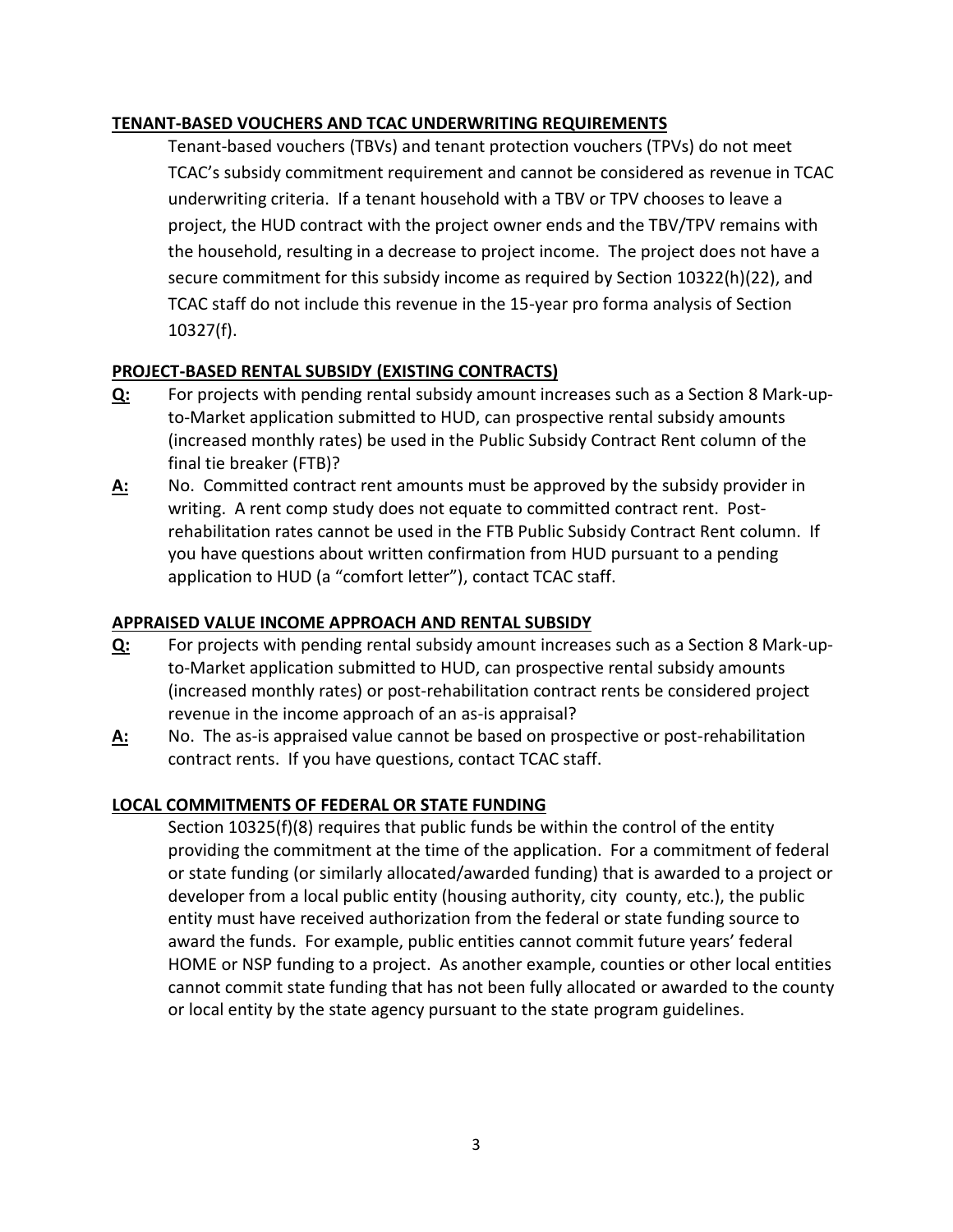# **PROPERTY MANAGEMENT CONTRACT REQUIREMENT**

- **Q:** How does the October 28 regulation change that eliminates the management company contract affect the point category requirement for a property management contract?
- **A:** The management company point category requirement for a property management contract remains. Only non-competitive applications not requesting points may forgo the requirement for a property management contract.

### **READINESS POINTS: CEQA/NEPA**

- **Q:** What is the October 28 regulation change in the readiness to proceed point category related to CEQA and NEPA?
- **A:** TCAC eliminated the requirement that TCAC staff independently verify environmental clearances. For CEQA, any CEQA requirements that are part of the local land use requirements must be completed consistent with the timing described in Attachment 26 (the CEQA line item was eliminated from Attachment 26 to minimize confusion about the regulation change). For NEPA, TCAC will not require or review documentation of the NEPA process. Applicants are advised to complete the NEPA process in advance of construction closing. An inability to meet TCAC's 180/194 day readiness to proceed point requirement will subject the developer to negative points or rescission of the tax credit reservation; this includes an inability to close construction financing due to a NEPA-related issue.

### **SITE AMENITIES: GROCERY STORE**

A letter or documentation of the square footage of a grocery store may be dated 3 years prior to the application deadline. For documentation older than 3 years, please consult TCAC staff.

#### **CALIFORNIA BUILDING CODE (CBC) 2016 AND 2019 STANDARDS**

- **Q:** When do the 2016 CBC Standards apply to a 2020 TCAC application?
- **A:** If the local building department has determined that building permit applications submitted on or before December 31, 2019 are complete, then the 2016 Standards apply.

#### **FINAL TIE BREAKER (FTB) AND CAPITALIZED VALUE OF RENT DIFFERENTIAL**

Ensure the Rent Limit and Public Subsidy Contract Rent are BOTH gross or net utility allowance, and this is clearly explained in the application. Do not use a gross Rent Limit with a net Public Subsidy Contract Rent.

#### **FINAL TIE BREAKER (FTB) AND OFFSITES**

Off-site costs are not counted in the FTB calculation unless (1) documented as a waived fee pursuant to a nexus study and relevant State Government Code provisions regulating such fees or (2) the off-sites must be developed as a condition of local approval and those off-sites consist solely of utility connections, and curbs, gutters, and sidewalks immediately bordering the property. TCAC will discount the soft financing numerator by any other off-site costs, which are considered "ineligible."